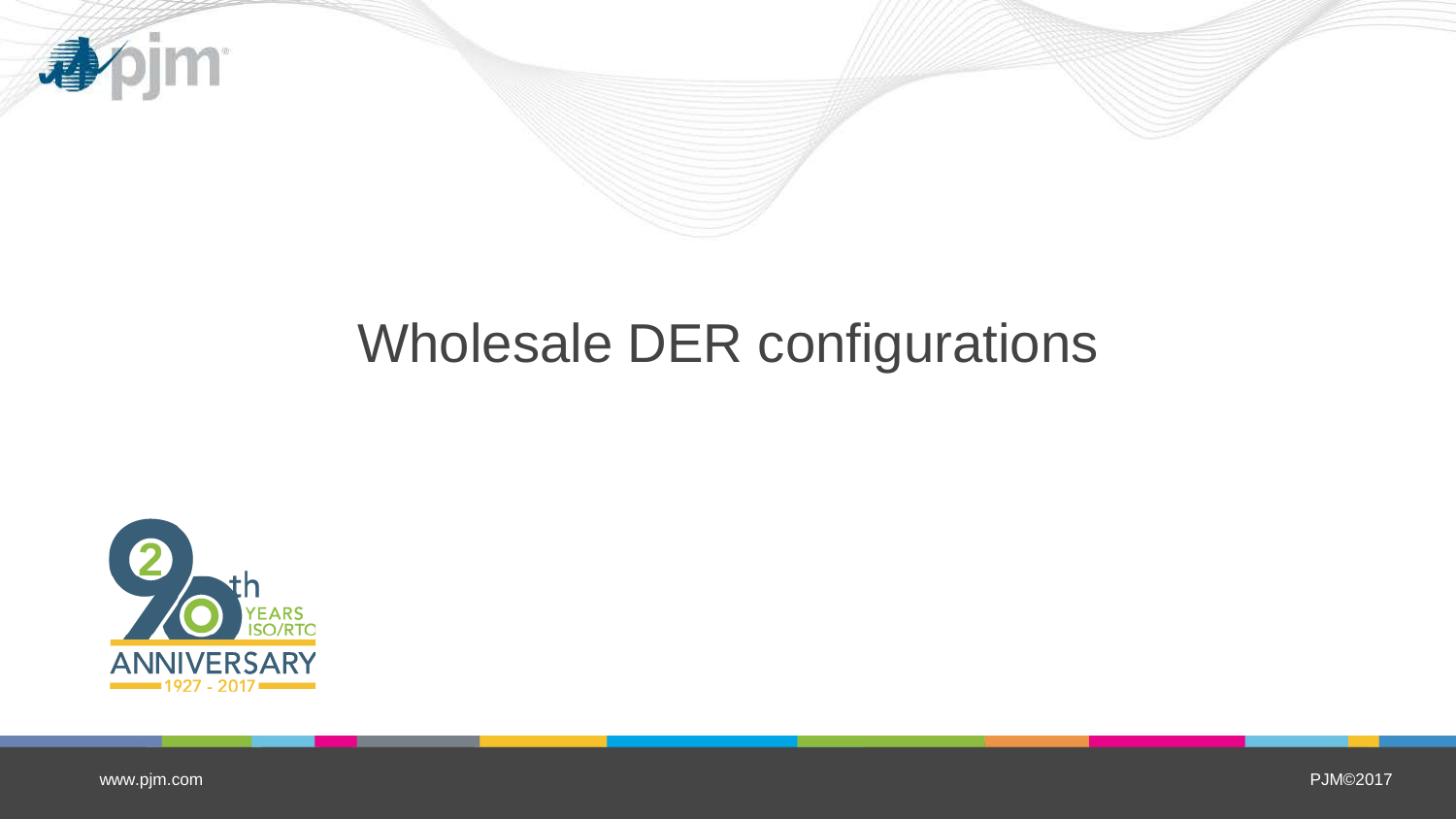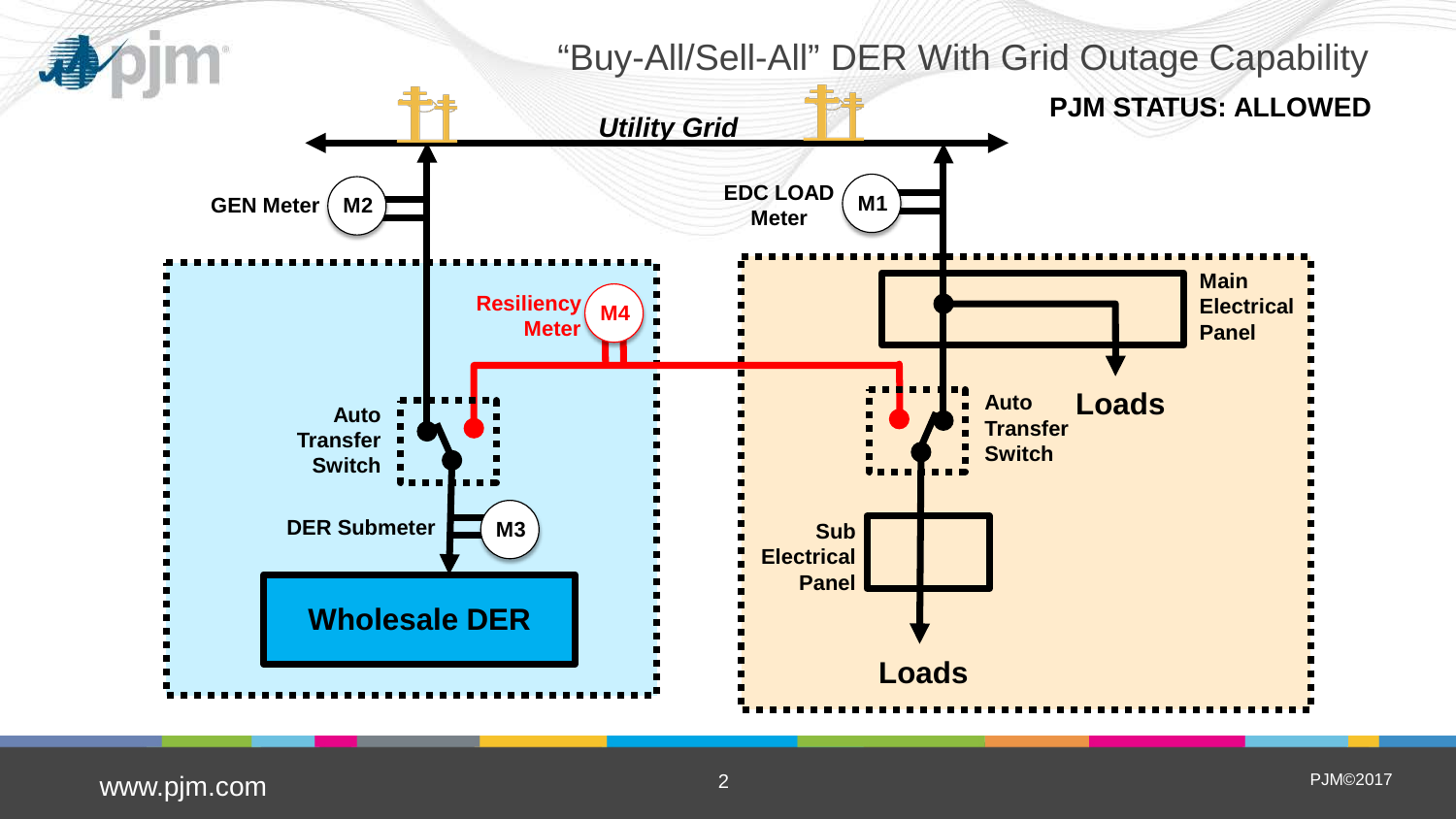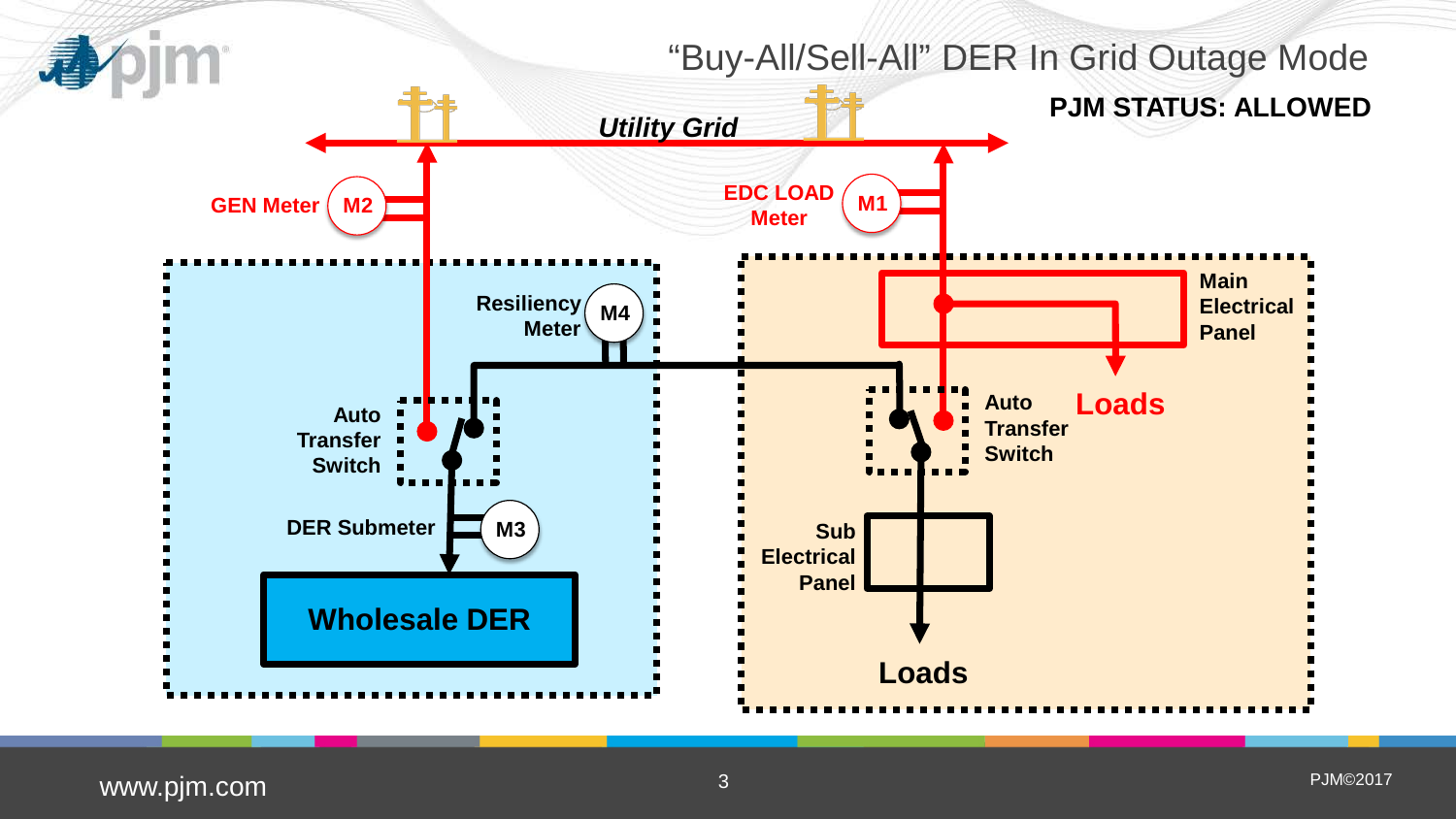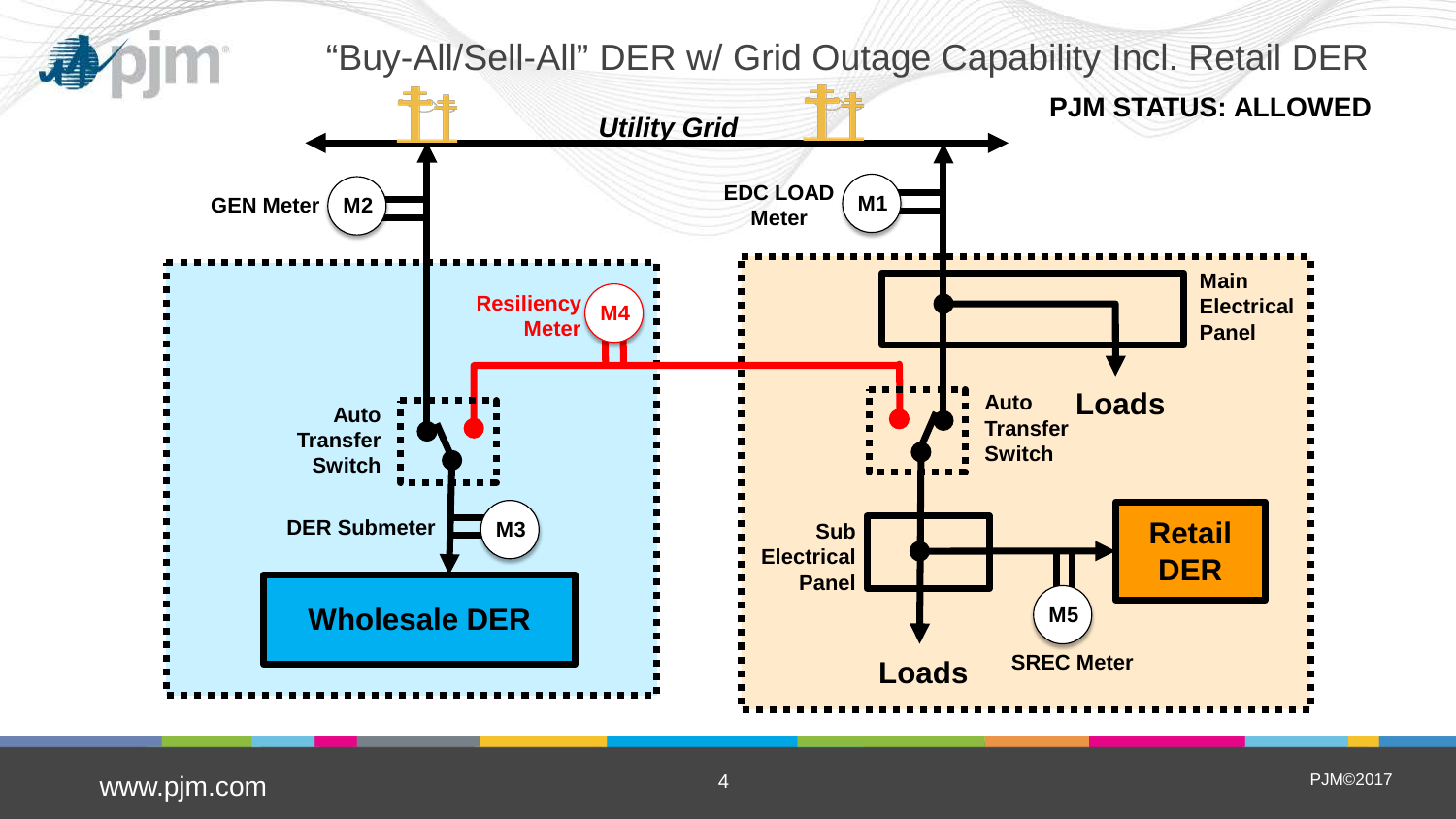

[www.pjm.](http://www.pjm.com/)com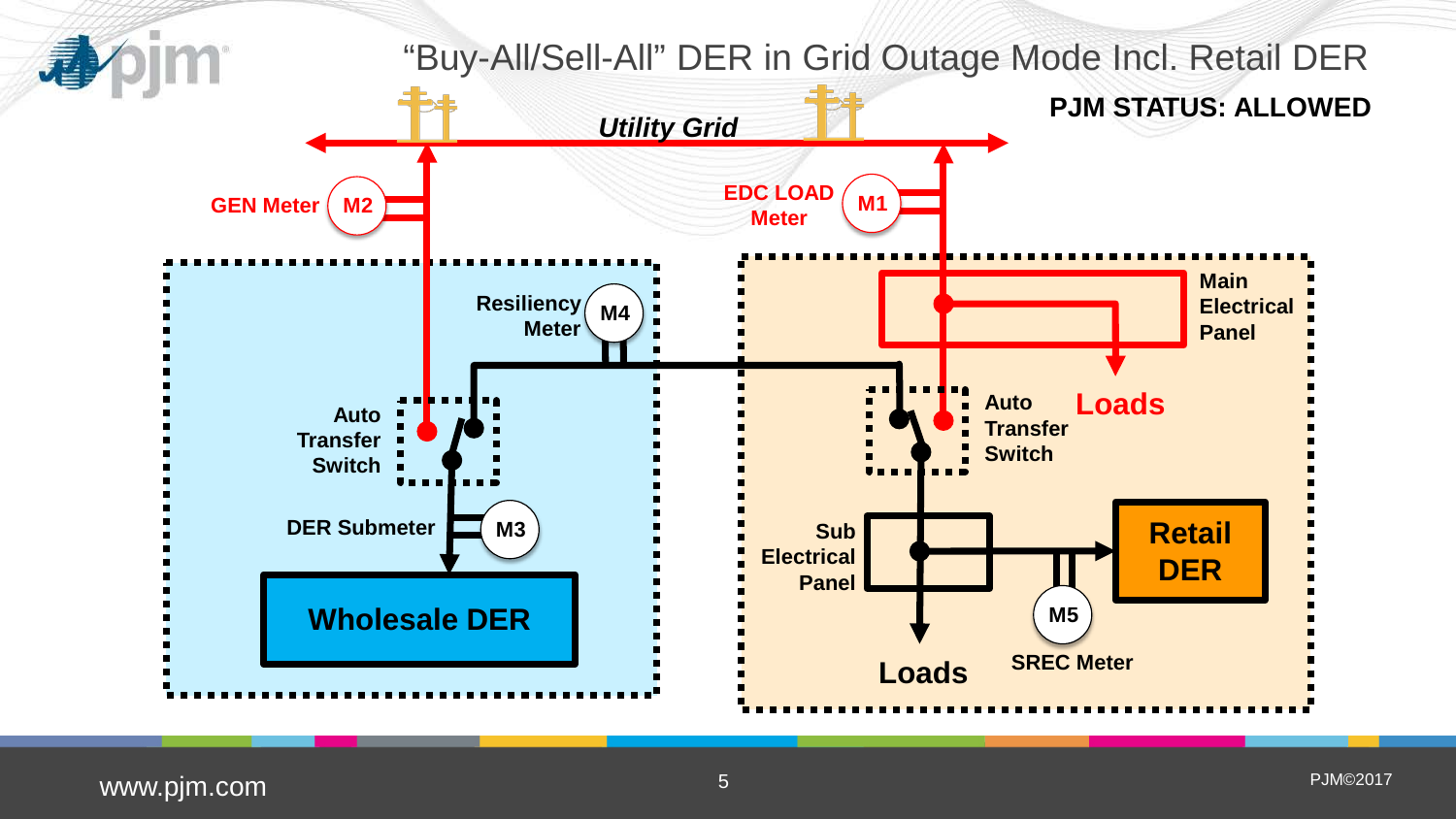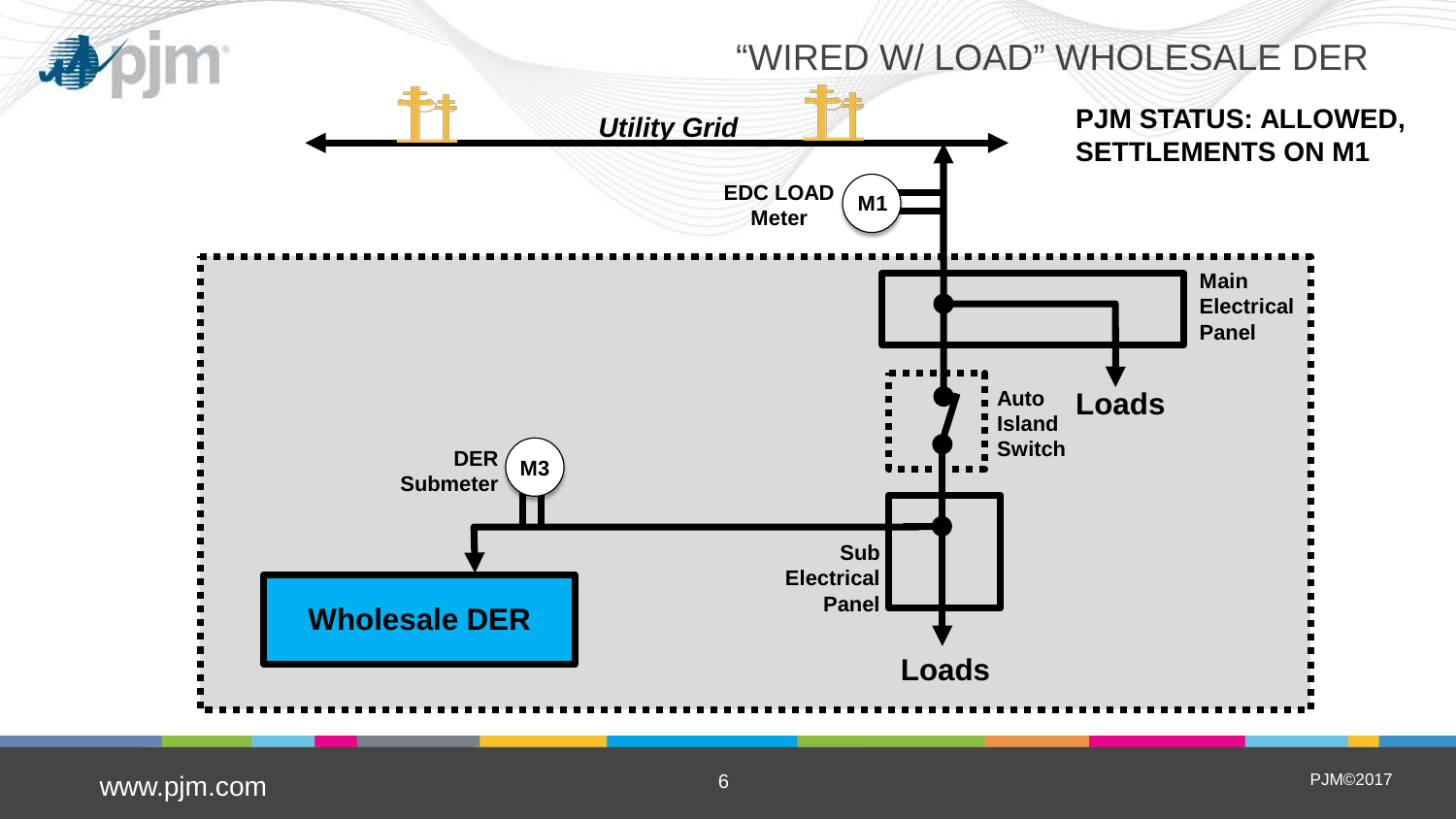